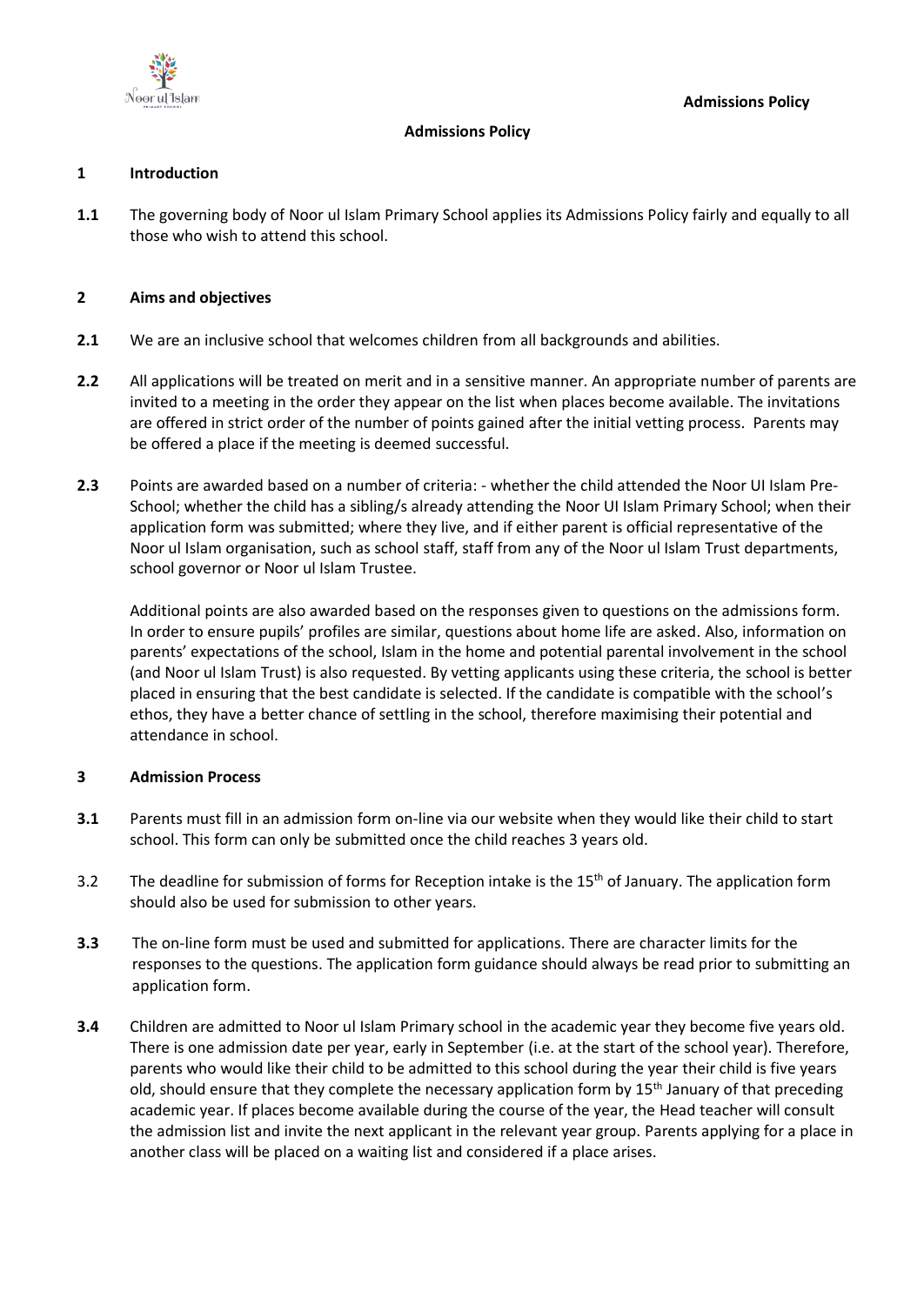

### **4 Admission appeals**

- **4.1** If we do not offer a child a place at this school, it is because to do so would prejudice the education of other children by allowing the numbers of children in the school to increase above a manageable amount (see 5.1)
- **4.2** If parents wish to appeal against a decision to refuse admission, they can do so if they feel the policy has not been implemented. They should write to the Board of Governors who will assess the application and possibly arrange an independent panel to consider it. However, the Board of Governors decision in this matter is final.

### **5 Class size**

**5.1** We teach children (aged four to eleven) in classes that have a maximum number of 30 children. Most classes however will have a smaller maximum number due to our building restrictions.

#### 6 **Withdrawal procedure**

6.1 Parents will from time to time decide that they would like to leave the school. This will occur for a variety of reasons. In order to ensure the school fulfils its statutory obligations under the DFE Guidance, 'Children missing from Education' Sep 2016, and to safeguard the wellbeing of the child(ren) leaving, the following process will apply. In all instances a child withdrawal from school form will be completed by the school.

### 6.2 **Leaving school for secondary school**

The school office will contact the secondary schools that the child will attend to ensure that the child has started at the school. If the child has changed secondary school parents are required to inform the school. Should the school be unable to locate the whereabouts of the child a referral will be made to the Education Welfare Officer for Waltham Forest.

### 6.3 **Leaving school for another primary school**

The school office will need to receive a completed 'Notification of pupil leaving form' (available from the school office) stating the parents wish to leave the school with a minimum of one term notice. The school will make checks to ensure that the child has joined the new school. Should the school be unable to locate the whereabouts of the child a referral will be made to the Education Welfare Officer for Waltham Forest.

### 6.4 **Leaving school to home school**

The school office will need to receive a completed 'Notification of pupil leaving form' (available from the school office) stating the parents wish to 'home school' their child with a minimum of one term notice. The school will then complete an 'Elective Home-Schooling Form' which will be submitted to Waltham Forest council. There may also be additional forms/information required as per LBWF guidelines.

### 6.5 **Leaving school due to family relocation abroad**

The school office will need to receive a completed 'Notification of pupil leaving form' (available from the school office) with a minimum of one term notice. Should the school be unable to locate the whereabouts of the child a referral will be made to the Education Welfare Officer for Waltham Forest.